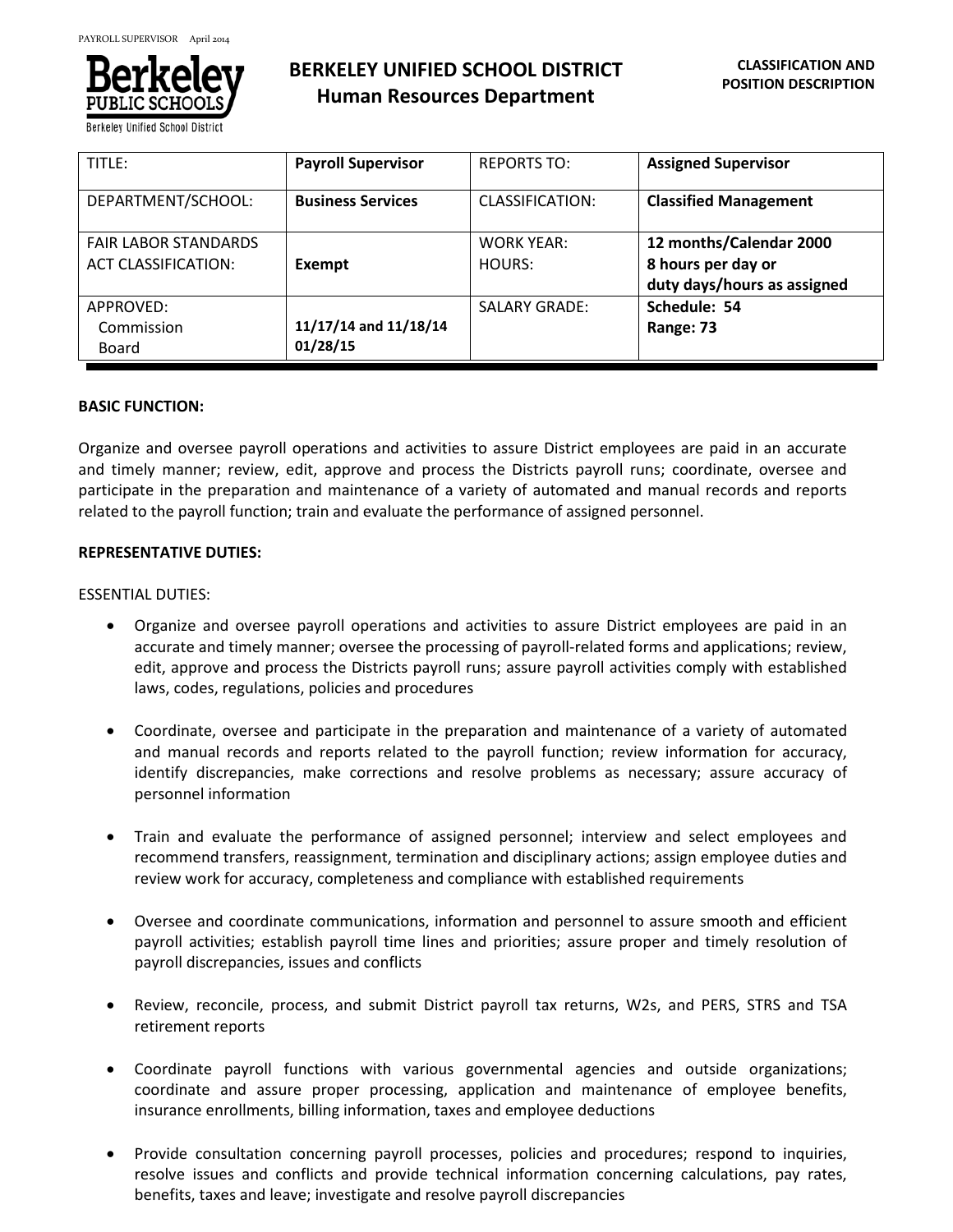- Oversee and participate in the input of payroll, payroll tables, personnel and related data into an assigned computer system; maintain various automated records; initiate queries and generate computerized lists and reports; assure accuracy of input and output data
- Oversee and participate in the preparation and maintenance of a variety of records and reports related to employee information, time sheets, pay rates, salary adjustments, retirement, workers compensation, payroll data, attendance and assigned duties
- Participate in special District payroll projects including bonus payments, retro-active salary changes, reports, reconciliations and retirement research
- Make recommendations to appropriate personnel regarding other payroll-related matters and processes including changes or enhancements to automated system, contract or pay issues, and health deduction processing issues
- Operate a variety of office equipment including a computer and assigned software
- Attend and conduct a variety of meetings as assigned

# OTHER DUTIES:

Perform related duties as assigned

# **KNOWLEDGE AND ABILITIES:**

#### KNOWLEDGE OF:

Organization and direction of payroll operations and activities Advanced principles and techniques involved in payroll preparation and processing Tax withholding, voluntary deductions, garnishments and supplemental insurance Preparation, maintenance, verification and processing of payroll records and reports Generally accepted accounting principles, practices and procedures Preparation, review and control of assigned accounts Organizational payroll policies and objectives Financial and statistical record-keeping techniques Preparation of financial statements and comprehensive accounting reports Applicable laws, codes, regulations, policies and procedures Advanced payroll functions of an educational organization Principles and practices of data processing Principles and practices of supervision and training Technical aspects of field of specialty Operation of a computer and assigned software Oral and written communication skills Interpersonal skills including tact, patience and courtesy Arithmetic computations

# ABILITY TO:

Organize and oversee payroll operations and activities to assure District employees are paid in an accurate and timely manner

Coordinate, oversee and participate in the preparation and maintenance of a variety of automated and manual records and reports related to the payroll function

Train and evaluate the performance of assigned personnel

Coordinate communications, information and personnel to assure smooth and efficient payroll activities